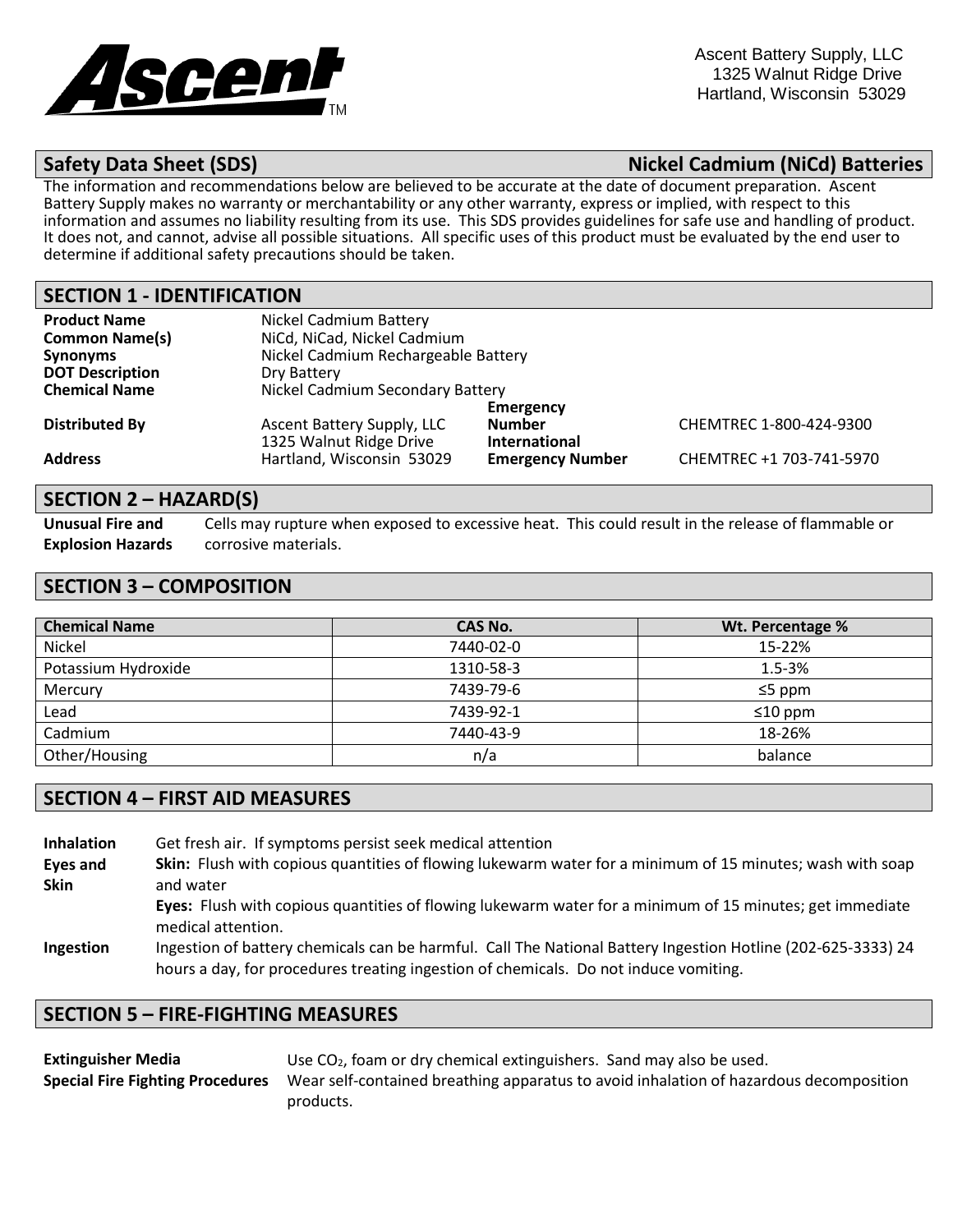# **SECTION 6 – ACCIDENTAL RELEASE MEASURES**

In case of accidental rupture or release: prevent skin and eye contact and collect all released material in a plastic lined metal container. Leaking batteries should be handled with gloves. Wear protective clothing. Use a self-contained breathing apparatus if in the presence of chemical vapor. See also: sections 4, 5, and 8.

# **SECTION 7 – HANDLING AND STORAGE**

- **1.** Store in a dry place with ambient temperature between -20°C(-4°F) and 35°C(95°F).
- **2.** Do not store unpacked cells together: avoid cells shorting to one another especially in a charged state.
- **3.** Do not mix new and used batteries.
- **4.** Do not disassemble.
- **5.** Do not store with conductive objects.
- **6.** Store away from flame or spark hazards.

# **SECTION 8 – EXPOSURE/PERSONAL PROTECTION**

| <b>Respiratory Protection</b> | None required under normal handling conditions                  |  |  |
|-------------------------------|-----------------------------------------------------------------|--|--|
| <b>Gloves</b>                 | Wear gloves if cell is ruptured, corroded, or leaking materials |  |  |
| <b>Safety Glasses</b>         | Always wear safety glasses with working with battery cells      |  |  |

#### **SECTION 9 – PHYSICAL/CHEMICAL PROPERTIES**

| <b>Boiling Point</b>       | N/A | <b>Melting Point</b>       | N/A                                    |
|----------------------------|-----|----------------------------|----------------------------------------|
| <b>Vapor Pressure</b>      | N/A | <b>Vapor Density</b>       | N/A                                    |
| <b>Specific Gravity</b>    | N/A | <b>Evaporation Rate</b>    | N/A                                    |
| <b>Solubility in Water</b> | N/A | <b>Appearance and Odor</b> | Cylindrical, solid object,<br>odorless |

| <b>SECTION 10 - STABILITY &amp; REACTIVITY</b>     |                   |                                                                                                   |     |
|----------------------------------------------------|-------------------|---------------------------------------------------------------------------------------------------|-----|
| <b>Reactivity in Water</b>                         | N/A               | <b>Auto-Ignition Temperature</b>                                                                  | N/A |
| <b>Flash Point</b>                                 | N/A               | Flammable Limits in Air, by vol.                                                                  | N/A |
| <b>Percent Volatile By Volume</b><br><b>Stable</b> | N/A               | Avoid electrically shorting the cell. Under normal conditions this product is stable and will not |     |
| Incompatibility<br>(materials to avoid)            | decompose.<br>N/A |                                                                                                   |     |

# **SECTION 11 – TOXICOLOGICAL INFORMATION**

| <b>Threshold Limit Value</b>          | N/A                                                                                                           |
|---------------------------------------|---------------------------------------------------------------------------------------------------------------|
| <b>Signs and Symptoms of Exposure</b> | None. (In fire or rupture situations, refer to sections 4, 5, & 8.)                                           |
| <b>Medical Conditions Generally</b>   | Chemicals may cause burns to skin, eyes, gastrointestinal tract and mucous                                    |
| <b>Caused by Exposure</b>             | membranes. Inhalation of electrolyte vapors may cause irritation of the upper<br>respiratory tract and lungs. |
| <b>Routes of Entry</b>                | Skin, Eyes, Ingestion (swallowing)                                                                            |

# **SECTION 12 – ECOLOGICAL INFORMATION**

**Hazardous Decomposition Products** N/A

**Hazardous Polymerization** Will not occur

Under normal use these batteries do not release internal ingredients into the environment. Damaged or abused batteries may release small amounts of cadmium, nickel or carbon oxides. Do not carelessly discard, as small amounts of cadmium may be released into storm or surface water. Do not discard batteries into a fire. Dispose of properly or recycle.

# **SECTION 13 - DISPOSAL**

Dispose of batteries according to all Federal, State and local laws and regulations.